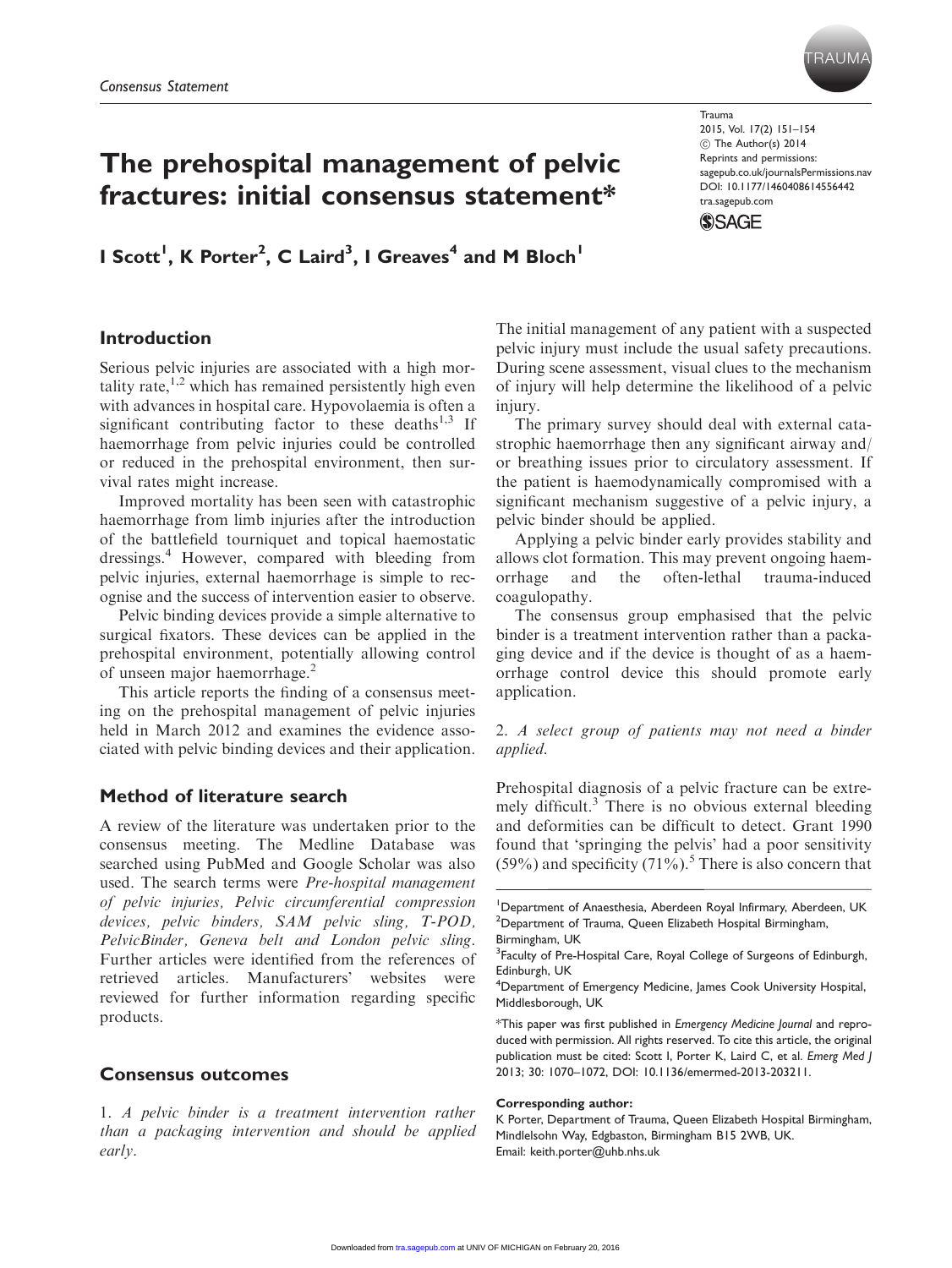compressing the pelvis can cause further haemorrhage and as a result this technique is no longer recommended.3,5

Significant pelvic trauma can be excluded from a small group of patients preventing the unnecessary use of pelvic binders.

These patients must be haemodynamically stable with a normal Glasgow Coma Scale.<sup>6,7</sup> The following flow diagram is an illustration of how patients can be stratified according to the risk of pelvic injury (Figure 1).

## 3. No one pelvic binder device can currently be recommended over another.

The ideal pelvic binder should stabilise the pelvis in order to reduce haemorrhage and pain. It should be easy to apply, not cause further harm and allow radiological and surgical intervention without need for removal. In addition, it should not be too expensive to purchase or maintain.

A number of pelvic binding devices currently exist. There is limited evidence regarding their use in the prehospital environment. Cadaver and some clinical evidence suggest that pelvic stabilisation can be achieved with these devices. ${}^{8-10}$  A number of case series and reports suggest an improvement in haemodynamic stability and a reduction in blood transfusions after a pelvic binder has been applied. $11-13$ 

Currently, there is insufficient evidence to support one device over another. The two devices with the strongest evidence base are the SAM pelvic sling and T-POD devices.

Manufacturers of new devices should provide evidence that their device provides a similar level of stabilisation to these in cadaver models at least prior to them being made available for clinical use.

## 4. Adequate training must be provided to avoid misplacement of devices.

There is evidence that misplacement of pelvic binders can reduce the degree of fracture reduction.<sup>10</sup> It is important that prehospital providers are trained appropriately to optimise correct placement.<sup>10</sup>

While there is evidence that these devices are often incorrectly placed, this was felt to be a training issue rather than an inherent design fault. Prehospital providers must ensure that their members/employees are appropriately trained with clinical governance structures in place to provide constructive feedback.



Figure 1. Indications for the application of a pelvic binder.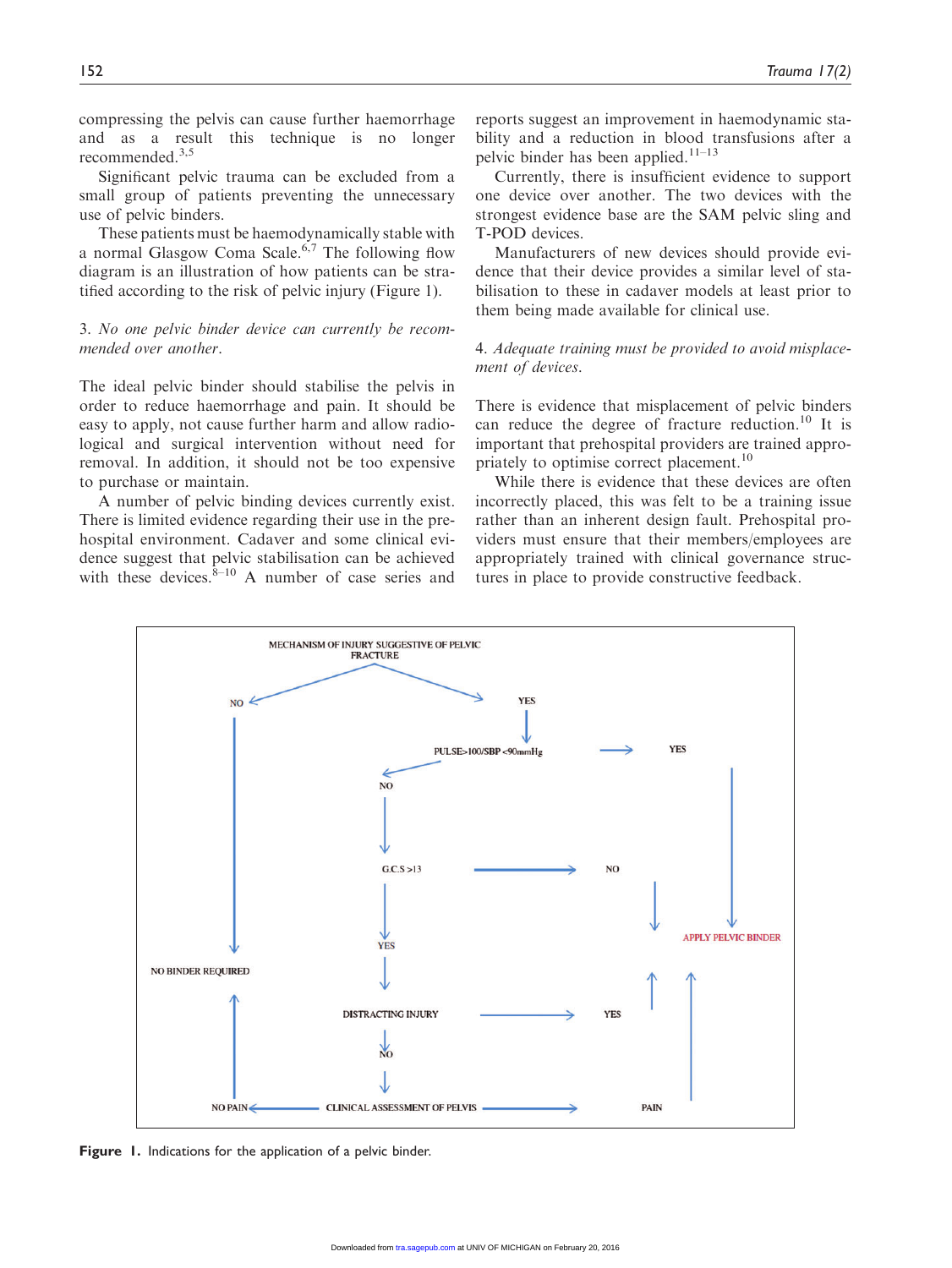### 5. Associated femoral fractures should also be reduced.

Significant pelvic fractures require large energy transfers and are often associated with other lower limb bony injuries. There is no evidence that pelvic binders are harmful when applied to patients with proximal femur or acetabular fracture.<sup>2</sup>

Patients who also have suspected or obvious femoral fractures should have these stabilised, ideally using a traction splint. In the haemodynamically stable patient with a femoral fracture who is also at risk of pelvic fracture, consideration may be given to the use of one of the varieties of traction splint which does not exert pressure using traction against the pelvis in the midline.

If the patient has significant haemodynamic compromise, in order to prevent delay in transfer to hospital, consideration should be given to pulling the leg(s) out to length (with appropriate analgesia), applying a pelvic splint and then binding the legs together with Egure of eight bandages or straps. If attempts to pull the leg out to length appear to worsen the patient's cardiovascular status, immobilisation should be carried out with the legs in the position 'as found'.

## 6. Patients should not be log rolled or transported on a spinal board.

There is evidence that logrolling patients with significant pelvic fractures can cause clot disruption and further haemodynamic compromise.<sup>3</sup> Patient handling must therefore be approached with care in these patients. Logrolling only has a place in turning a patient onto their back to allow access to their airway. There is no place for routine logrolling in blunt trauma victims. Patients should be moved with the aid of a scoop stretcher. No patient should be logrolled onto or off a spinal board with a pelvic injury.

## 7. The use of pelvic binders is associated with the risk of low pressure skin necrosis.

There is evidence that with a pelvic binder in place, tissue under the binder is at risk of pressure necro $sis.<sup>14–16</sup>$  There are a few case reports in the literature of this complication.<sup>17</sup> A study in healthy volunteers demonstrates that the pressure exerted by some of these devices is close to or even over the level capable of compromising tissue perfusion.<sup>16</sup> In patients with a low blood pressure this is likely to be even more exaggerated. This problem is compounded if the patient is also on a spinal board. $16$ 

Using a device that controls the pressure exerted, such as the SAM pelvic sling, might help prevent pressure necrosis, but there is limited clinical evidence to support this recommendation. Providers must be aware of this problem and avoid transporting these patients on spinal boards.

### 8. The pelvic binder should be placed next to skin.

There is limited information regarding this in the literature. Most of the studies have been performed in accident and emergency departments where clothes were removed. Studies examining the effect of pressure exerted by these devices have been undertaken with only thin undergarments on. There is no evidence that placement over clothes provides the same degree of stabilisation or risk of pressure damage. Ideally, pelvic binders should be placed either directly to skin or just over thin underwear. Placement next to skin may allow more accurate positioning of these devices; it will also help prevent the pelvic binder device being removed on arrival at hospital.

In certain scenarios, it may be appropriate to place the binder over clothes and the fear of undressing someone should not prevent the use of these devices.

#### 9. A pelvic binder should be applied prior to extrication.

There is no evidence in literature to help guide a recommendation. If early placement controls haemorrhage and movement of an unstable fracture can disrupt clot formation, it would seem logical that placement occurs prior to extrication where possible. This area requires further investigation to find the optimal method for placement of binder. A pragmatic approach is also required as there are likely to be scenarios when placement is not practical prior to extrication.

## Conclusion

The consensus statement aims to challenge the view that a pelvic binder is a packaging device. It should be thought of as a treatment option for major haemorrhage.

#### Funding

Faculty of Pre-Hospital Care.

#### Competing interests

None.

#### References

- 1. Papakostidis C and Giannoudis PV. Pelvic ring injuries with haemodynamic instability: efficacy of pelvic packing, a systematic review. Injury 2009; 40(Suppl 4): S53–S61.
- 2. Chesser TJ, Cross AM and Ward AJ. The use of pelvic binders in the emergent management of potential pelvic trauma. Injury 2012; 43: 667–669.